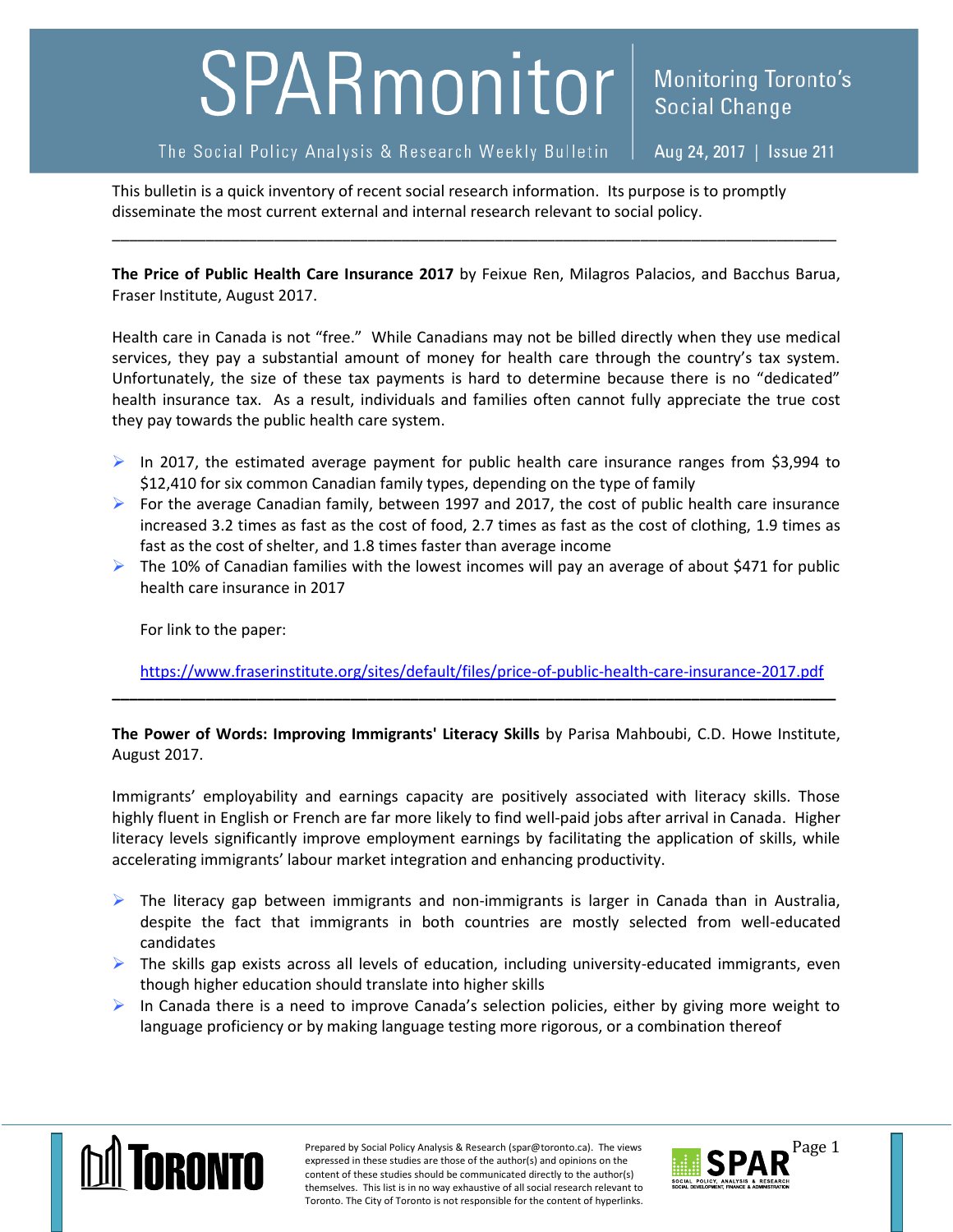For link to the report:

[https://www.cdhowe.org/sites/default/files/attachments/research\\_papers/mixed/Commentary\\_48](https://www.cdhowe.org/sites/default/files/attachments/research_papers/mixed/Commentary_486.pdf) [6.pdf](https://www.cdhowe.org/sites/default/files/attachments/research_papers/mixed/Commentary_486.pdf)

**Making Real Change Happen For African Canadians:** Report of the African Canadian Legal Clinic to the CERD by African Canadian Legal Clinic, 2017.

\_\_\_\_\_\_\_\_\_\_\_\_\_\_\_\_\_\_\_\_\_\_\_\_\_\_\_\_\_\_\_\_\_\_\_\_\_\_\_\_\_\_\_\_\_\_\_\_\_\_\_\_\_\_\_\_\_\_\_\_\_\_\_\_\_\_\_\_\_\_\_\_\_\_\_\_\_\_\_\_\_\_\_\_

The African Canadian Legal Clinic (ACLC) is a community-based not-for-profit organization established in 1994 in Toronto, Canada. The Clinic is mandated to combat anti-Black racism. This report provides a statistical synopsis across these different areas in order to illuminate specific problems for the African Canadian community.

- $\triangleright$  Indigenous Peoples and peoples of African descent in Canada are over-represented in poverty and in the criminal justice system
- $\triangleright$  The disproportionate apprehension of Black children by the child welfare system is endemic in the African Canadian community
- $\triangleright$  Despite comprising 8.5% of Toronto's population, Black children and youth account for 40.8% of children apprehended by the Children's Aid Society of Toronto (CAST) and placed in care

For link to the report:

[http://tbinternet.ohchr.org/Treaties/CERD/Shared%20Documents/CAN/INT\\_CERD\\_NGO\\_CAN\\_2817](http://tbinternet.ohchr.org/Treaties/CERD/Shared%20Documents/CAN/INT_CERD_NGO_CAN_28173_E.pdf) [3\\_E.pdf](http://tbinternet.ohchr.org/Treaties/CERD/Shared%20Documents/CAN/INT_CERD_NGO_CAN_28173_E.pdf)

**Low Income among Persons with a Disability in Canada, 2014** by Katherine Wall, Statistics Canada, August 2017.

\_\_\_\_\_\_\_\_\_\_\_\_\_\_\_\_\_\_\_\_\_\_\_\_\_\_\_\_\_\_\_\_\_\_\_\_\_\_\_\_\_\_\_\_\_\_\_\_\_\_\_\_\_\_\_\_\_\_\_\_\_\_\_\_\_\_\_\_\_\_\_\_\_\_\_\_\_\_\_\_\_\_\_\_\_

This study primarily uses data from the 2014 Longitudinal and International Survey of Adults (LISA), as well as data from the 2013 Canadian Income Survey (CIS). It covers persons aged 25 to 64, and excludes those living in territories, those living on reserves and other Aboriginal settlements in the provinces, and the institutionalized population. It also excludes people whose disability type could not be classified.

- In 2014, persons with a disability accounted for approximately one-fifth of the overall population aged 25 to 64. Of these, 23% were in low income, compared with 9% of those without a disability
- $\triangleright$  Among persons with a disability, the low-income rate was over 50% for lone parents and persons living alone, compared with 8% for persons with a disability who lived with a spouse who did not have a disability
- Among those without a job, 22% of people without a disability were in low income, compared with 35% for those with a physical–sensory disability, 46% for those with a mental–cognitive disability and 47% for those who had a combination of both

For link to the study:

<http://www.statcan.gc.ca/daily-quotidien/170811/dq170811a-eng.pdf>



Prepared by Social Policy Analysis & Research (spar@toronto.ca). The views Page 2 expressed in these studies are those of the author(s) and opinions on the content of these studies should be communicated directly to the author(s) themselves. This list is in no way exhaustive of all social research relevant to Toronto. The City of Toronto is not responsible for the content of hyperlinks.